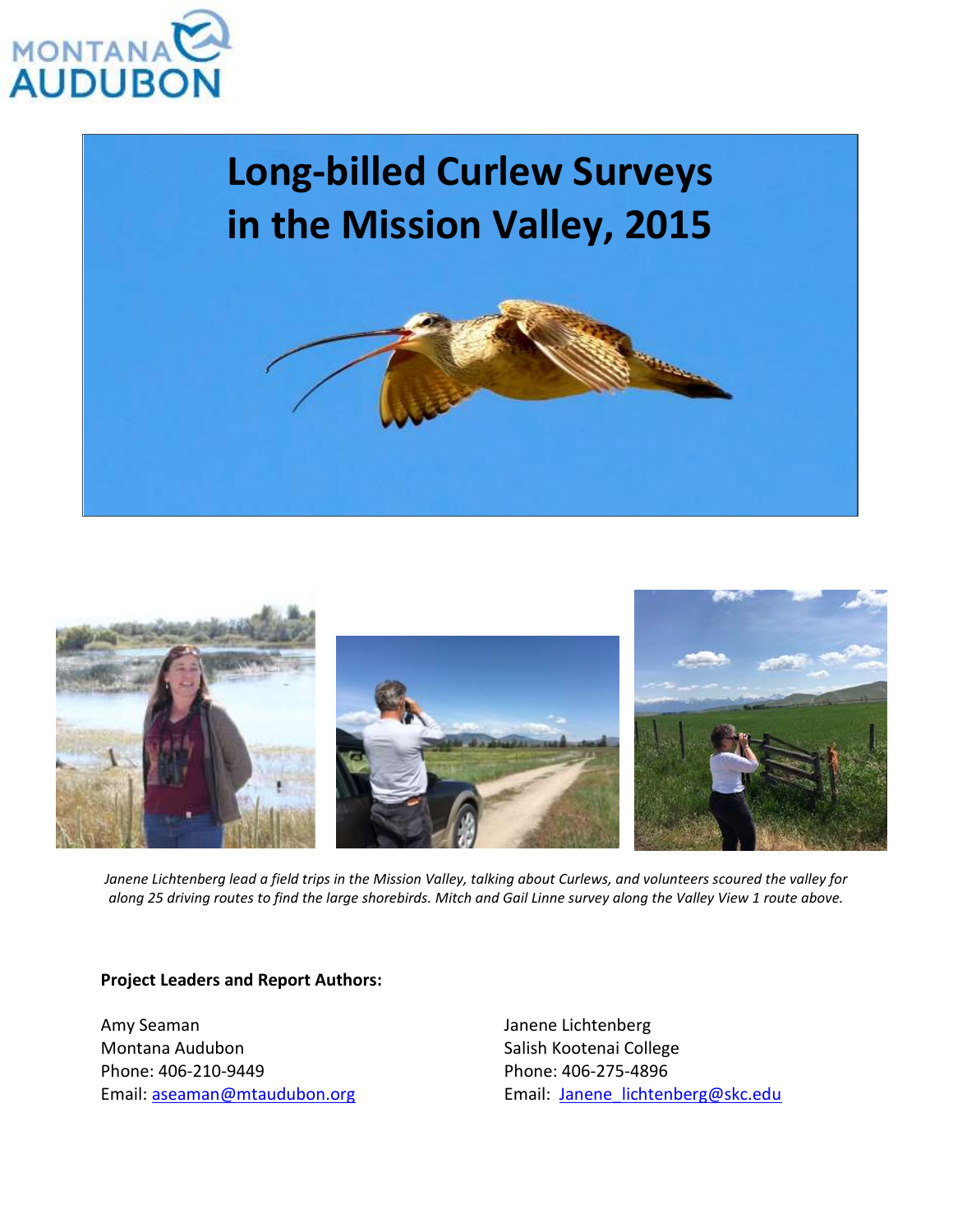#### **Overview and Thank You**

This report summarizes the efforts of Montana Audubon, Salish Kootenai College (SKC), Confederated Salish and Kootenai Tribes (CSKT), Audubon Chapters, local landowners and volunteers to survey for Long-billed Curlews in the Mission Valley. Long-billed curlew monitoring is instrumental to the ongoing, collaborative efforts of partners to conserve grasslands and agricultural lands and other birds in this area.

We extend a heartfelt THANK YOU to everyone that volunteered to conduct surveys or took the time to send in your Curlew sightings. You stepped up! We offer a special thank you to SKC student Brett Stevenson for surveys and data entry, and to the CSKT biologists for partnering with Montana Audubon on this project.

#### **Background**

Over the past few years, avian conservationists, biologists and managers have been interested in advancing grassland and open lands conservation opportunities across Montana. A few years ago, Montana Audubon attended a meeting with many of the best avian conservationist around—members of "Montana Bird Conservation Partnership" (MBCP)—to figure out how we could all work together to "move the needle" on grassland habitat conservation. After much thought, we decided we needed a mascot—a bird that lives throughout the State, is charismatic and recognizable, and of course, needs grasslands. We landed on the visible and vocal Long-billed Curlew! Then we began making plans for a collaborative effort to use the curlew to help conserve specific grasslands. Key MBCP members decided that the Mission Valley was a great place to begin this conservation effort, with Curlews as a focal bird species. In the Mission Valley we have great partners, curlews a plenty, and a lot of conservation opportunity.

Since before the 1970's there has been over 4,100 curlew sightings reported to the Montana Natural Heritage Program, our state library for biodiversity data. These data have been used to create models that predict where curlews are most likely to find across the state. In the Mission Valley, a lot of grassland habitat is predicted to be of high quality to curlews, and we realized it would be helpful to update the maps with local information so that we could locate "curlew hotspots" capable of guiding conservation priorities. We also wanted to know more about the curlew's nesting and feeding habitats, and the timing of these activities.

Working with our CSKT and SKC partners, local Natural Resources Conservation Service (NRCS) folks and

others, we created brochures to help folks understand more about the Long-billed Curlew and healthy grasslands, and a website to help guide volunteer surveyors and individuals wanting to report curlew sightings. This information, and more about curlew conservation can be found on Montana Audubon's website at [http://mtaudubon.org/birds](http://mtaudubon.org/birds-science/long-billed-curlew-initiative/)[science/long-billed-curlew-initiative/.](http://mtaudubon.org/birds-science/long-billed-curlew-initiative/)

Over 20 road-based survey routes now exist in the Mission Valley and Flathead Indian Reservation. These are driving routes of at least 10 stops, each ½ mile apart. There is a simple protocol, with surveyors stopping for 5 minutes to look and listen for curlews at each stop (see map, page 4), and standardized data forms. Via outreach to Audubon Chapter members, and through the efforts of a variety of partners in the Mission Valley, we found plenty many enthusiastic volunteers to cover curlew surveys. As in 2014, SKC students and CSKT biologists were invaluable to this effort.



Photo by Bob Martinka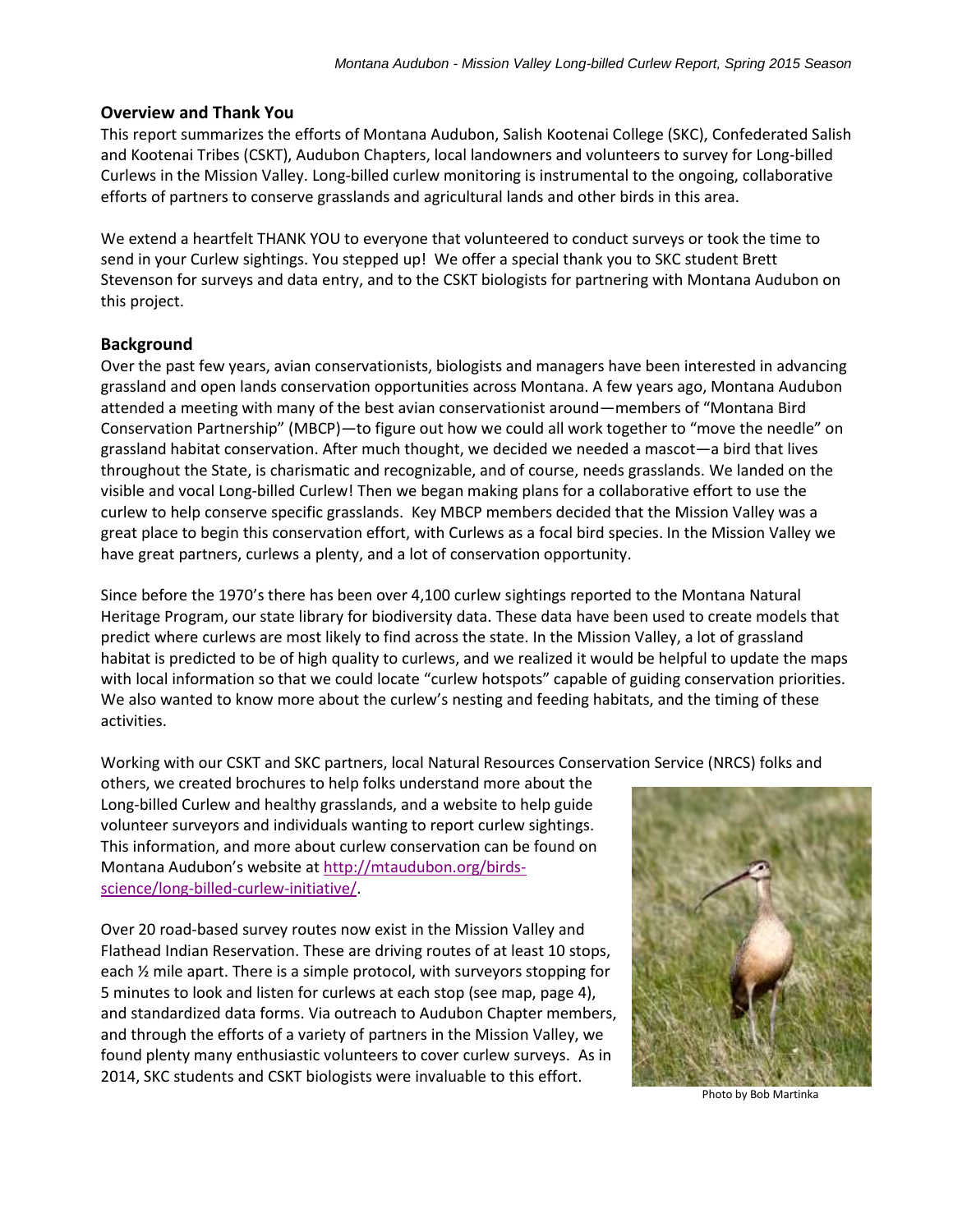## **About the Long-billed Curlew:**

The Long-billed Curlew, a bird of grasslands and prairies, is actually North America's largest shorebird. Like many other grassland species, numbers have declined across its range during the past few decades, as suitable nesting and winter habitat has been converted to other uses. The Curlew's breeding and summer range consists of grasslands from Texas into southwestern Canada. They winter along the Pacific coast from California through Central America. Spring migration to breeding grounds begins in March. Fall migration south to winter grounds begins in late July (see map, above).

Recent Breeding Bird Survey (BBS) data indicate a significant downward trend for North America as a whole. Because of these trends and concerns, the Long-billed Curlew is on the American Bird Conservancy and National Audubon's Watch List, is a U.S. Fish and Wildlife Bird of Conservation Concern, is considered a sensitive species by the Bureau of Land Management, and a species of concern for the State of Montana (S3B). It is also a priority of the U.S and Canada Shorebird Plan.



Habitat conversion has been a primary factor in these declines,

especially across the Great Plains, as native grassland habitats were converted to cropland. Urban and suburban growth and energy development have also replaced, altered, and fragmented habitat.

In the Mission Valley and surrounding areas we have many curlews, and we are focused on keeping it this way. Targeted grassland conservation combined with specific agricultural practices can sustain curlew populations and other grassland dependent wildlife.

## **What did we find?**

During the spring of 2015, 8 individuals completed at least one survey route. Some routes were done solo, some with two surveyors. Surveys were conducted between April 28th and May 27th. 18 routes were run, for a total of 199 points.

Long-billed Curlews were detected at 15 points, for a total of 21 individuals (multiple individuals were detected at some points). See map, next page. We also had a number of curlews reported either by local birders, land owners, or as survey "incidentals" (curlews seen during the survey count but between points or for which we do not have spatial location data).

We also collected a total of 19 incidental curlew sightings of 48 birds, and for 13 of these we have good spatial data. Two of these records contain spatial data for 4 Long-billed Curlew nests. All together over 40 Long-billed Curlews were detected during the season.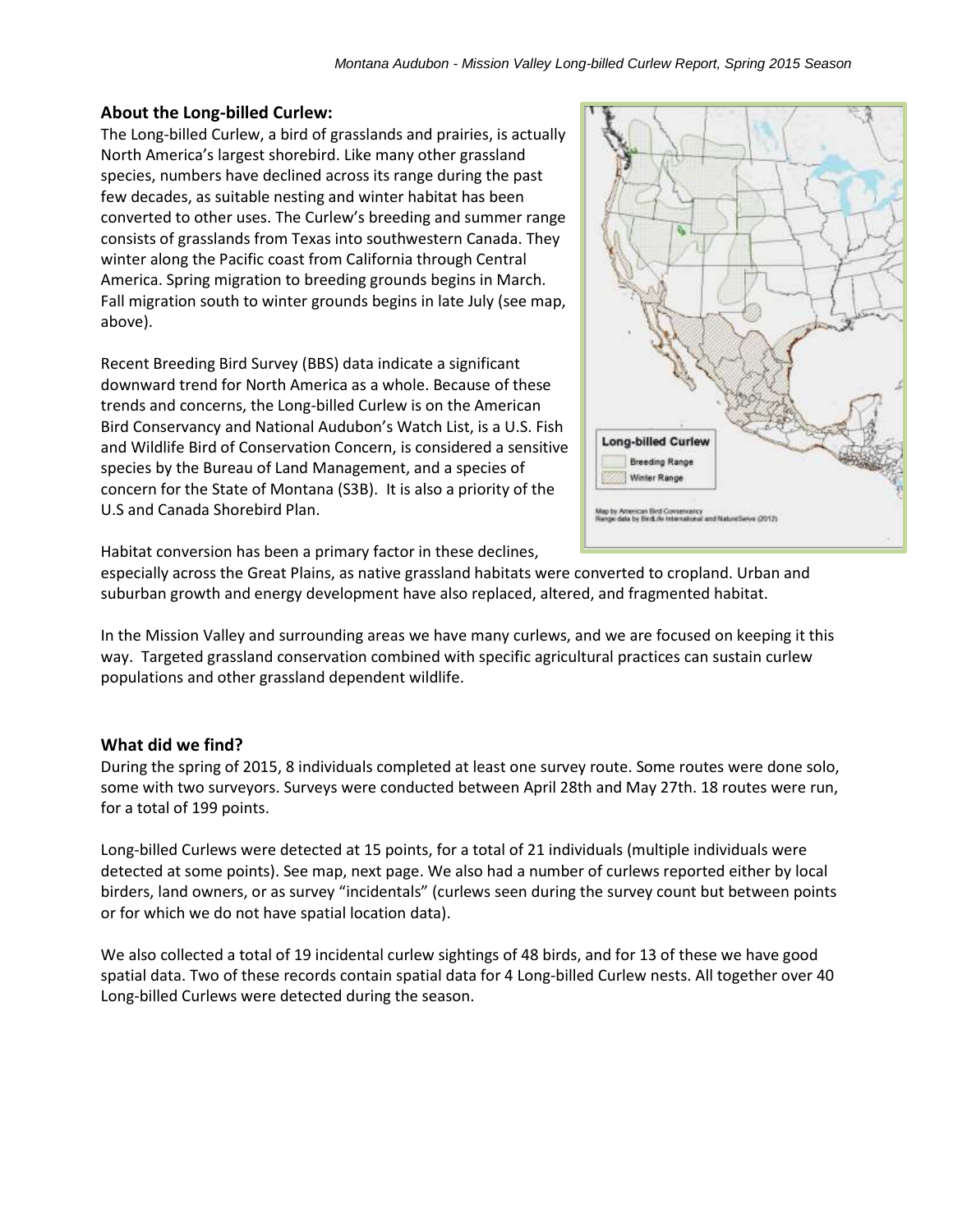**Figure 1**. This map shows routes that were run between 8 April 2015 and 31 May 2015. The yellow dot indicates that at least one curlew was found at that stop.